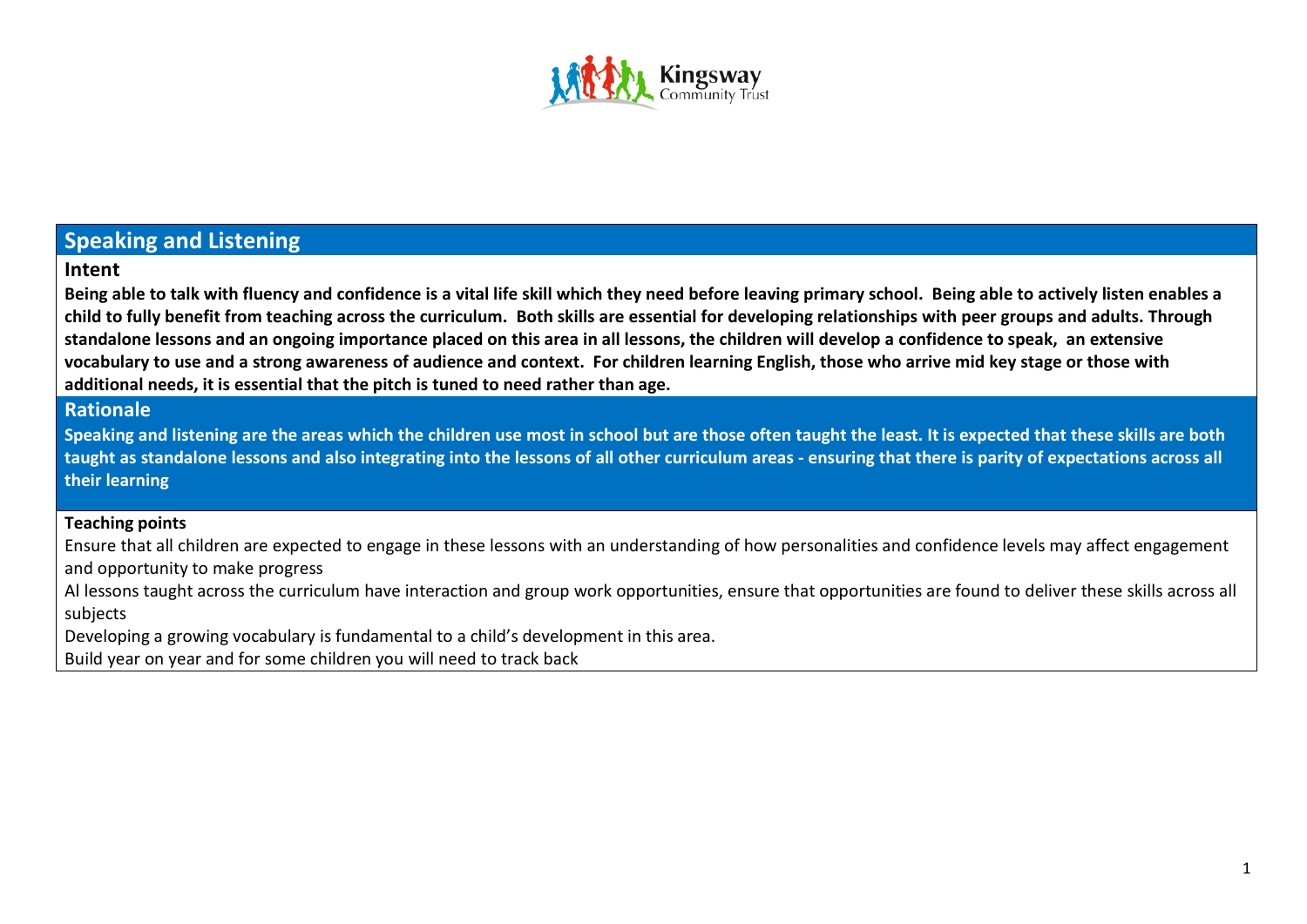

# **Speaking & Listening Curriculum**

|                     | Page |
|---------------------|------|
| Nursery & Reception |      |
| Year 1 & 2          |      |
| Year 3 & 4          |      |
| Year 5 & 6          |      |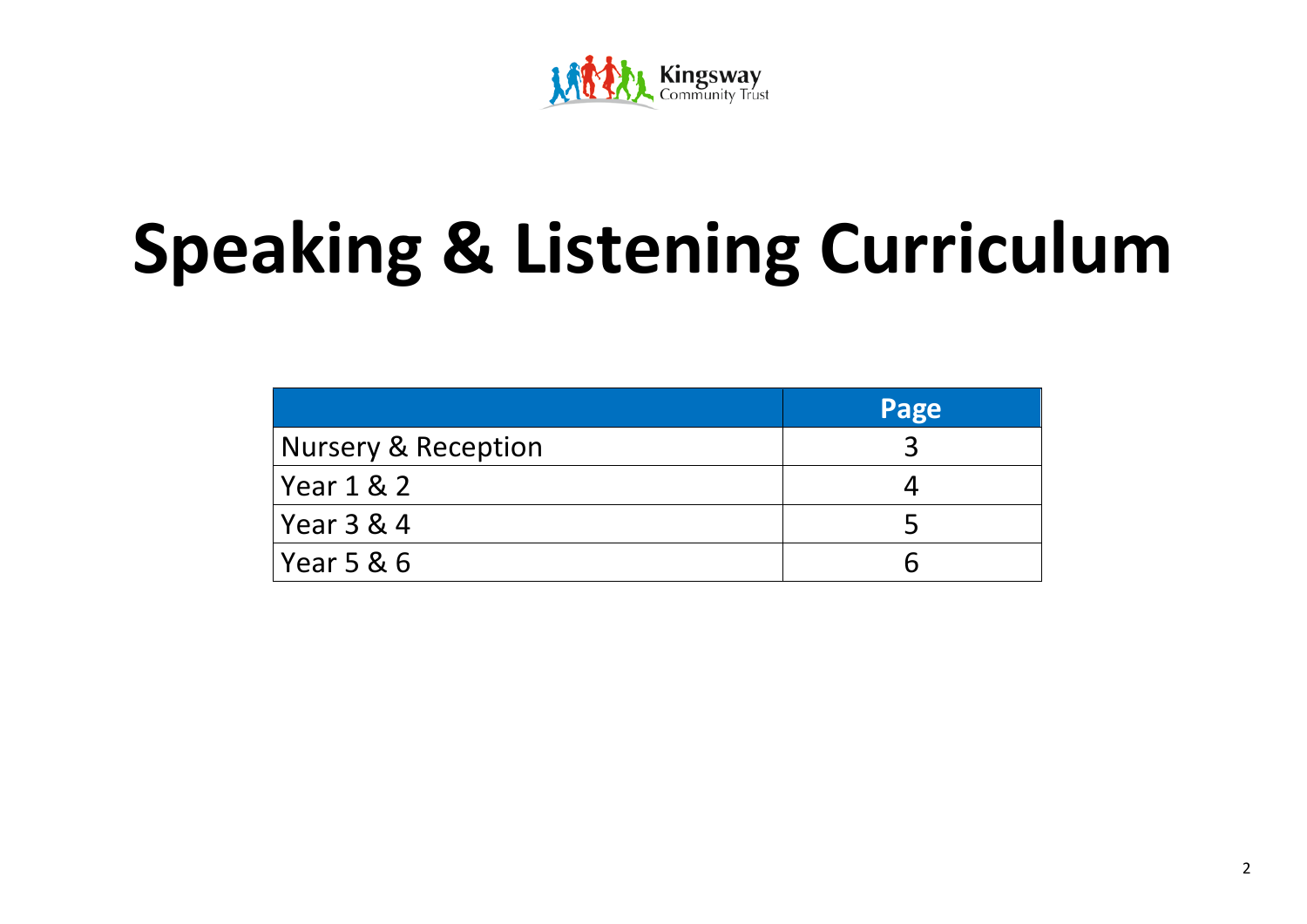

|   | <b>Skills</b>                                    | <b>Using Vocabulary</b>                       | <b>Continuous</b>                           |
|---|--------------------------------------------------|-----------------------------------------------|---------------------------------------------|
|   | I am beginning to listen carefully adults and my | can use all the vocabulary I have been taught | can sing a large repertoire of songs        |
|   | peers                                            |                                               |                                             |
| O | I can ask simple questions e.g. Where is my      | I can say most sounds, but May have problems  | I know many rhymes                          |
|   | coat?                                            | saying some sounds: r, j, th, ch and sh and   |                                             |
|   |                                                  | Multisyllabic words such as 'pterodactyl',    |                                             |
|   |                                                  | 'planetarium' or 'hippopotamus'.              |                                             |
|   | I can start a conversation with an adult or a    |                                               | can talk about familiar books               |
|   | friend and continue it for many turn             |                                               |                                             |
|   | I can understand and am beginning to ask 'why'   |                                               | am able to tell a long story which has been |
|   | questions, like: "Why do you think the           |                                               | shared with me                              |
|   | caterpillar got so fat?"                         |                                               |                                             |
|   | I can use longer, grammatically correct          |                                               |                                             |
|   | sentences of four to six word                    |                                               |                                             |

|          | <b>Skills</b>                                      | <b>Using Vocabulary</b>                         | <b>Continuous</b>                             |
|----------|----------------------------------------------------|-------------------------------------------------|-----------------------------------------------|
| Receptio | I can listen carefully and understand why          | I can develop social phrases.                   | I can articulate my ideas and thoughts in     |
|          | listening is important.                            |                                                 | well-formed sentences.                        |
|          | I can ask questions to find out more               | I can use new vocabulary in different contexts. | I can describe events in some detail.         |
|          | information                                        |                                                 |                                               |
|          | I can ask questions to clarify my understanding;   |                                                 | I can hold conversation when engaged in back- |
|          |                                                    |                                                 | and-forth exchanges with teachers and peers.  |
|          | I can connect one idea or action to another        |                                                 |                                               |
|          | using a range of connectives.                      |                                                 |                                               |
|          | I can use talk to help work out problems           |                                                 |                                               |
|          | I can use talk to organise thinking and activities |                                                 |                                               |
|          | I can use talk to explain how things work and      |                                                 |                                               |
|          | why they might happen.                             |                                                 |                                               |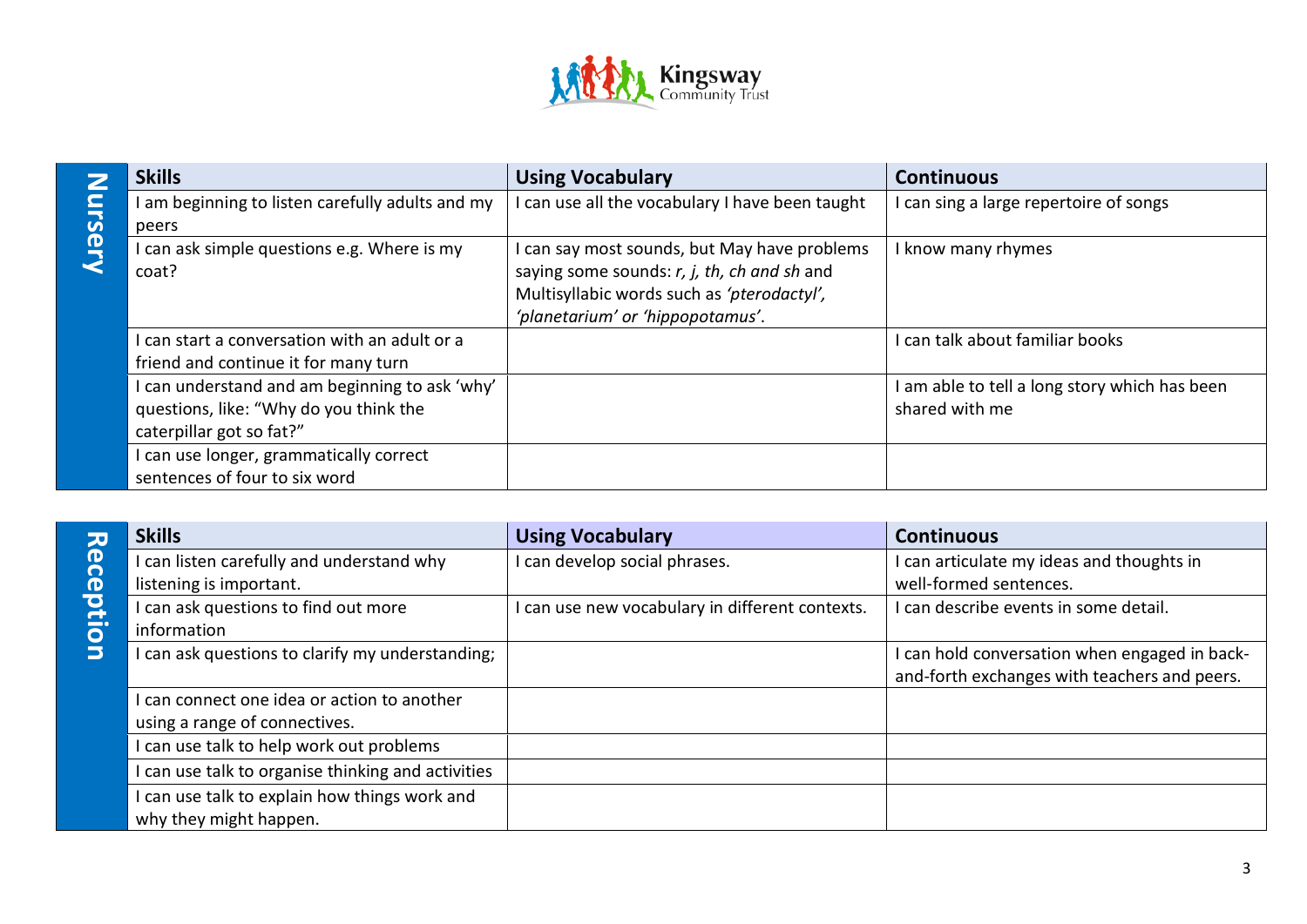

|                | <b>Skills</b>                                    | <b>Using Vocabulary</b>                     | <b>Continuous</b>                               |
|----------------|--------------------------------------------------|---------------------------------------------|-------------------------------------------------|
| <sup>(D)</sup> | I can talk about matters of immediate interest   | can understand a range of words relating to | I can understand and respond to spoken          |
|                |                                                  | size, space and actions                     | language in a face to face situation            |
| د              | I can listen and usually respond appropriately   | understand a range of simple verbs          | I can speak to communicate basic feelings,      |
|                | to questions and instructions                    |                                             | opinions and questions on familiar topics using |
|                |                                                  |                                             | appropriate language                            |
|                | I can speak clearly and audibly in conversations | can name a range of simple words            |                                                 |

|                           | <b>Skills</b>                                   | <b>Using Vocabulary</b>                         |                                              |
|---------------------------|-------------------------------------------------|-------------------------------------------------|----------------------------------------------|
| ည္                        | can understand and respond to spoken            | I know that words can be put into groups or     | can project my voice with confidence when    |
|                           | language in a face to face situation            | categories.                                     | people need to hear me in a group or class   |
| $\boldsymbol{\mathsf{N}}$ | can speak to communicate basic feelings,        | I understand a range of words relating to time, | can use the extending vocabulary I have been |
|                           | opinions and questions on familiar topics using | shape, texture and size.                        | taught in my spoken English                  |
|                           | appropriate language                            |                                                 |                                              |
|                           | I can show that I am occasionally aware of the  | I can name objects, characters and animals      |                                              |
|                           | needs of the listener by expanding their ideas  | from a description.                             |                                              |
|                           | can speak clearly when developing and           |                                                 |                                              |
|                           | explaining ideas                                |                                                 |                                              |
|                           | am beginning to be more aware of more           |                                                 |                                              |
|                           | formal language                                 |                                                 |                                              |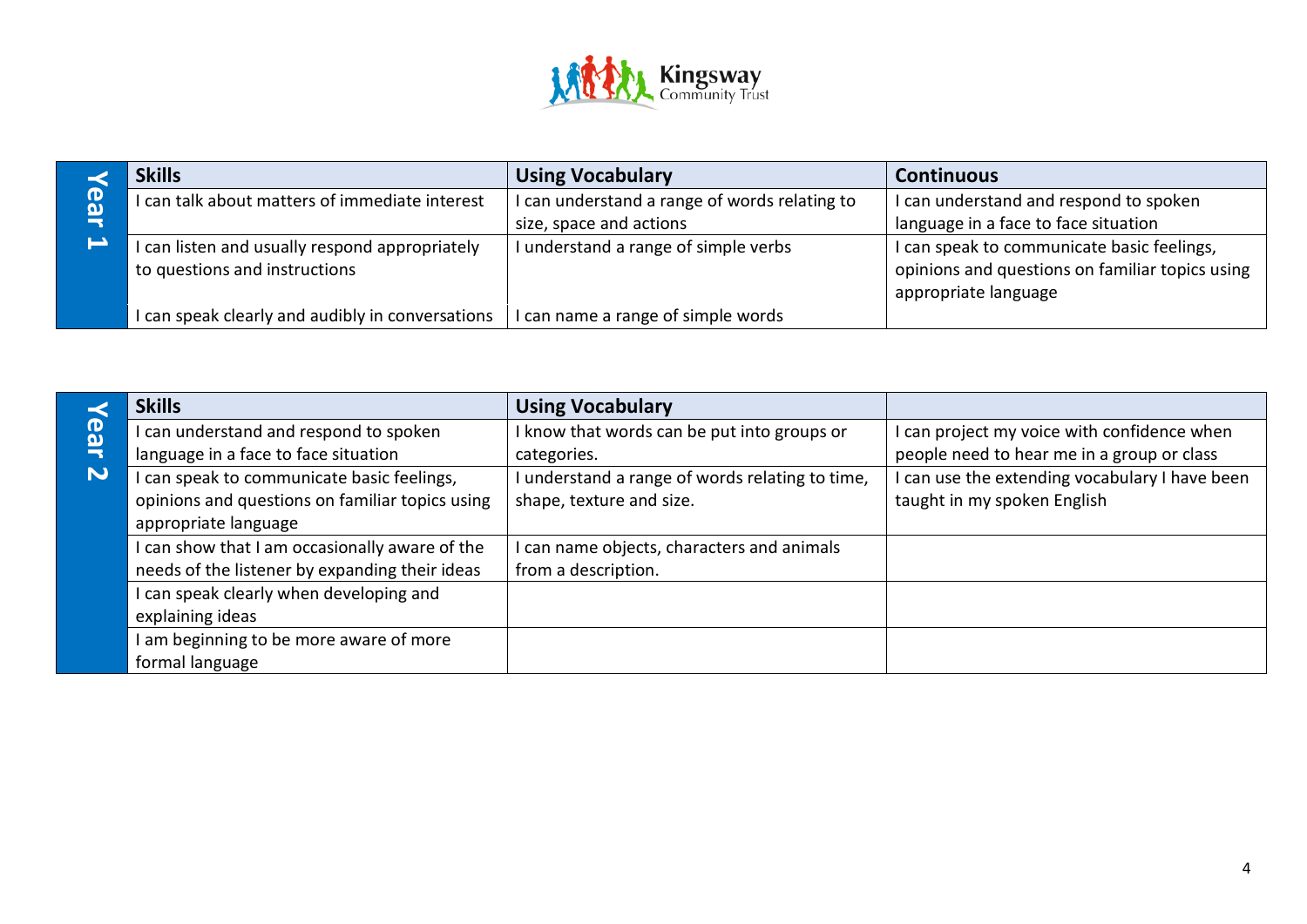

|                       | <b>Skills</b>                                  | <b>Using Vocabulary</b>                   | <b>Continuous</b>                              |
|-----------------------|------------------------------------------------|-------------------------------------------|------------------------------------------------|
| က္                    | I can listen carefully and demonstrate this by | I can compare words based on the way that | I am beginning to be aware of Standard English |
|                       | using appropriate comments and questions       | they look, how they sound and what they   | and when it is used                            |
| $\boldsymbol{\omega}$ |                                                | mean.                                     |                                                |
|                       | I am beginning to adapt my language choices to | I can 'guess the word' when provided with | I am beginning to be more aware of more        |
|                       | the listener                                   | clues about its shape, size and function. | formal language                                |
|                       | I can use talk which contains a variety of     | I can explain what words mean.            |                                                |
|                       | expression and vocabulary                      |                                           |                                                |

|    | <b>Skills</b>                                   | <b>Using Vocabulary</b>                         | <b>Continuous</b>                              |
|----|-------------------------------------------------|-------------------------------------------------|------------------------------------------------|
| (T | I can listen carefully and be responsive to the | I understand a range of words relating to time, | I am beginning to be aware of Standard English |
|    | needs of others                                 | and know in which context to use these words.   | and when it is used                            |
| A  | I can use more organised talk with thoughtful   | I can use a wide range of verbs to express my   | I am beginning to be more aware of more        |
|    | descriptions                                    | thoughts.                                       | formal language                                |
|    | I can suggest changes to improve talk           | I understand a range of words relating to       |                                                |
|    |                                                 | measurement, and know in which context to       |                                                |
|    |                                                 | use these words.                                |                                                |